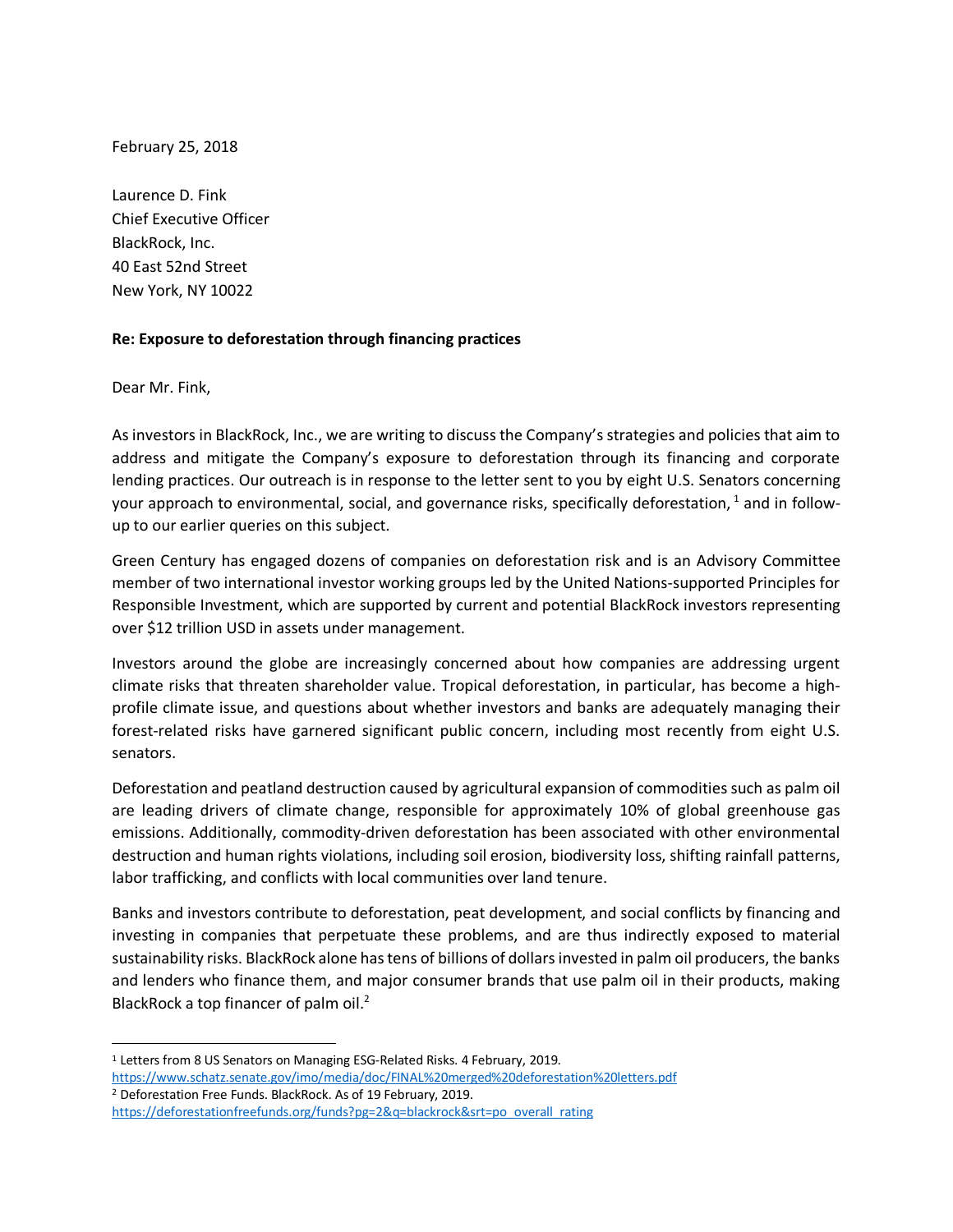Investor and NGO pressure have driven considerable progress toward deforestation-free supply chains: over 460 companies around the globe have made zero-deforestation commitments, and the percentage of palm oil refineries covered by no deforestation policies increased from five to seventy-four percent in the last seven years.

With an increasing number of producers and retailers having made no deforestation commitments, investors and NGOs are shifting their focus to the financial sector to encourage a similar transition away from forest-related risks. Tools like Forests and Finance, Deforestation Free Funds, and BankTrack provide investors with greater transparency and understanding of the financial sector's contributions to deforestation.

Already as a result of investor and public pressure, industry peers such as HSBC,<sup>3</sup> Rabobank,<sup>4</sup> and Credit Suisse<sup>5</sup> have adopted detailed, time-bound policies with regular reporting plans to reduce their exposure to deforestation through the financing of agricultural commodities. These policies include adoption of a "No Deforestation, No Peat, No Exploitation" (NDPE) policy, consideration of clients' links to deforestation, and application of such considerations throughout the Company's financial services.

We are encouraged by BlackRock's recognition of the importance of environmental sustainability, which can be seen through the Company's sustainable investment strategies, through the development of insights for investors on managing climate change risk, $<sup>6</sup>$  and through your own 2019 letter to corporate</sup> CEOs underscoring the "inextricable link" between purpose and profit.<sup>7</sup>

However, **despite the Company's belief that "all investors should incorporate climate change awareness into their investment processes,"8 BlackRock has done little to mitigate its exposure to deforestation, one of the greatest drivers of global climate change.** BlackRock's lack of concrete policies regarding deforestation and palm oil as well as information on strategies to address forest-risk commodities is leading investors to believe that it is not properly mitigating reputational and market access risks linked to deforestation.

We believe it is firmly within the purview of BlackRock's fiduciary responsibility, and in the Company's own best interest, to manage these risks, especially as more financiers and investors recognize the materiality of risks associated with deforestation and climate change and adjust their portfolios accordingly.

- framework.pdf.<br><sup>5</sup> Credit Suisse Group. "Summary of Credit Suisse's Sector Policies and Guidelines."
- https://www.credit-suisse.com/media/assets/corporate/docs/about-us/responsibility/banking/policy-summaries-en.pdf <sup>6</sup> BlackRock. "Adapting Portfolios to Climate Change." September 2016.
- https://www.blackrock.com/corporate/literature/whitepaper/bii-climate-change-2016-us.pdf
- <sup>7</sup> BlackRock. "Larry Fink's 2019 Letter to CEOs: Purpose & Profit." 15 January 2019.
- https://www.blackrock.com/corporate/investor-relations/larry-fink-ceo-letter <sup>8</sup> BlackRock. "Adapting Portfolios to Climate Change." September 2016. p. 2.

https://www.blackrock.com/corporate/literature/whitepaper/bii-climate-change-2016-us.pdf

 <sup>3</sup> HSBC. Agricultural Commodities Policy, February 2017; "Revised Agricultural Commodities Policy: Palm Oil." 20 February 2017, http://www.hsbc.com/news-and-insight/media-resources/media-releases/2017/hsbc-statement-on-revised-agriculturalcommodities-policy

<sup>4</sup> Rabobank Group. "Sustainability Policy Framework." https://www.rabobank.com/en/images/sustainability-policy-